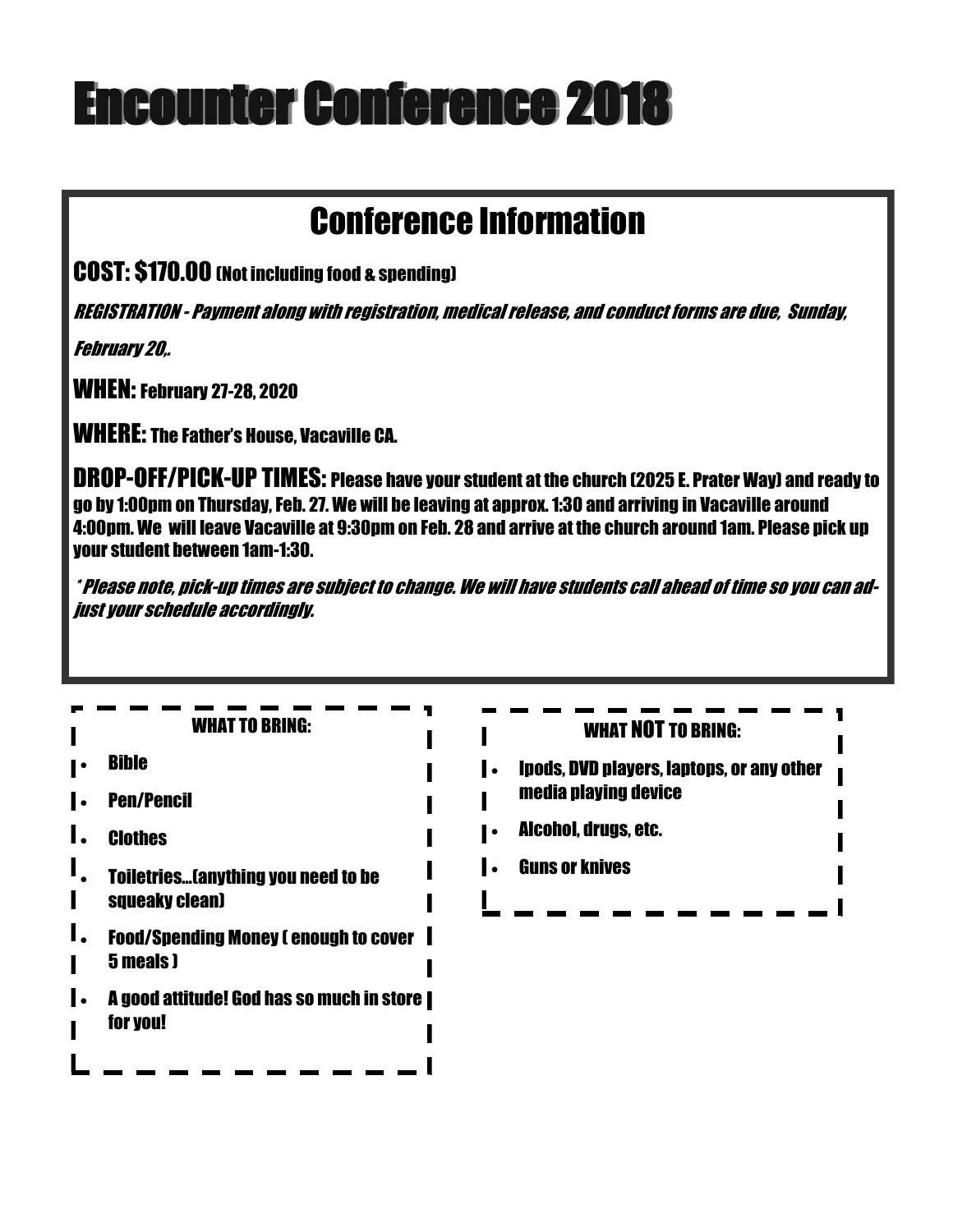## Encounter Conference Conduct Agreement

I (Parent/Guardian name) am sending my child, to the Encounter Conference in Vacaville, Ca. February 27-28, 2020.

I agree to leave them under the care, supervision and responsibility of the Horizon Christian Church Agents (Youth Pastors, Volunteers, and Ministry Students).

I agree that the Youth Pastors of Horizon Christian Church have the right to discharge my child from the conference in the event that my child becomes unruly or is a disruption to the conference and those that are attending the conference.

I understand and agree that the discharge of the student from the conference will be at the discretion of the Youth Pastors (Joshua and Liana Knudsen).

I understand and agree that I will pick my child up from Vacaville, CA., *immediately* and that there will be no refund for the conference.

I understand and agree with the following conference guidelines that have been set for my child while attending the Encounter conference.

**1. The student will stay in his/her room after curfew.**

**2. The student will keep his/her body pure and free from any kind of sexual contact.**

**3. The student's person, baggage, and possessions will be free from weapons of any kind, and any illegal substance or legal substances (cigarettes, prescriptions drugs that were not prescribed to me). Baggage is subject to check at any given point during Encounter 2018.**

**4. The student will give all prescription drugs to his/her room leader.**

**5. The student will only enter rooms with persons of the same gender.**

**6. During the conference the student will refrain from television or secular music in order to have a clear mind to receive all that God has for him/her.**

**7. The student will refrain from all PDA (holding hands, hugging, kissing, sitting on laps, etc.).**

**8. The student will respect the authority of the Youth Pastors, 418 staff, parent volunteers, HSM students, and leadership of the conference.**

**9. The student will refrain from using foul language or off-colored jokes.**

**10. The student will stay with his/her group.**

**11. I also understand and agree that other guidelines may be added due to any unforeseen situations.**

Parent Signature: Student Signature: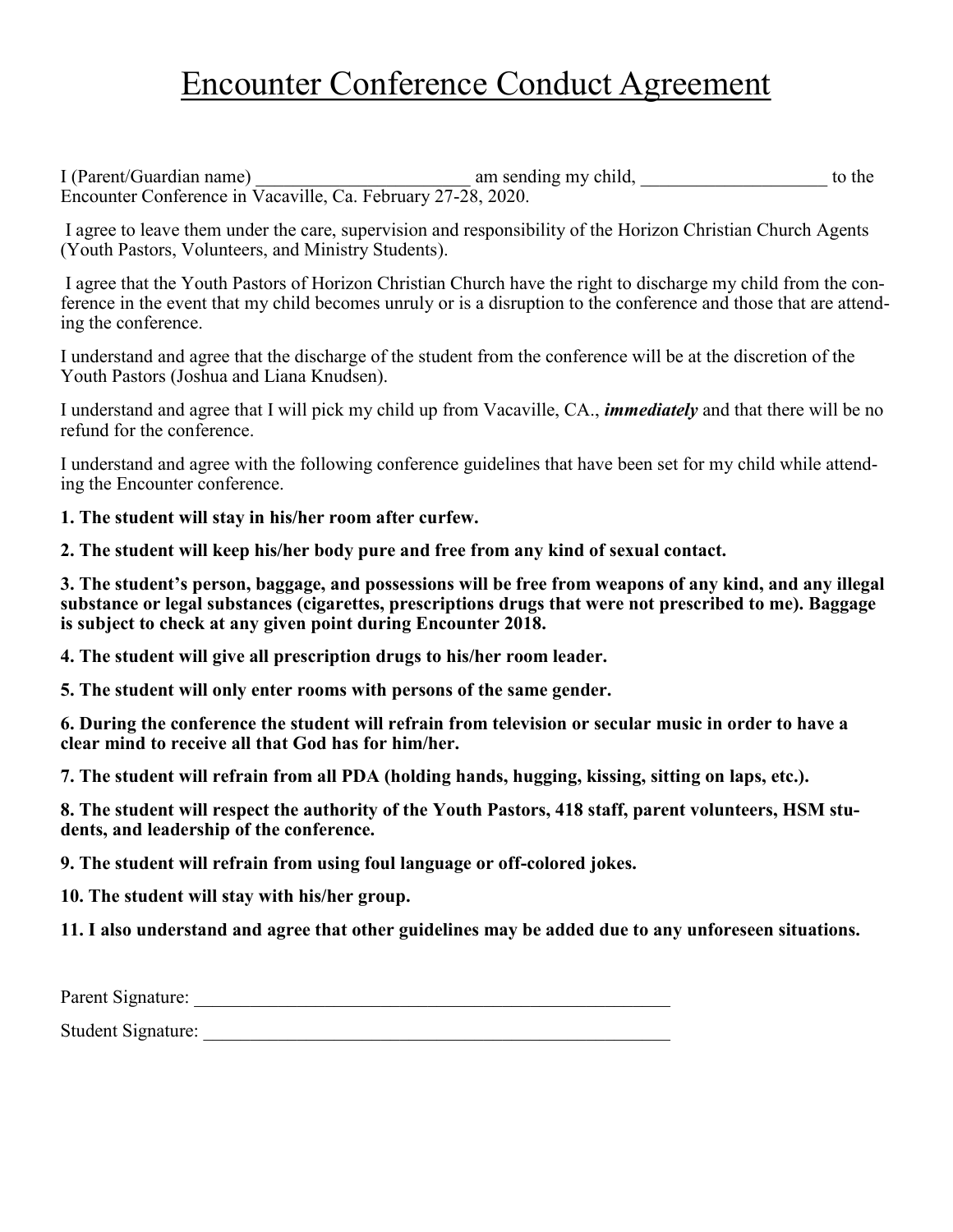#### Encounter Registration & Health form

| AGE ______________________ DATE OF BIRTH ________________                                            |  |  |  |  |
|------------------------------------------------------------------------------------------------------|--|--|--|--|
|                                                                                                      |  |  |  |  |
| <b>PHONE NUMBERS:</b>                                                                                |  |  |  |  |
| Mother (Home)_________________________________(Work/Cell)_______________________                     |  |  |  |  |
| Father (Home)__________________________________(Work/Cell)______________________                     |  |  |  |  |
|                                                                                                      |  |  |  |  |
| If your child has specific needs (learning disability, handicaps, allergies), please indicate below: |  |  |  |  |
|                                                                                                      |  |  |  |  |
| Please list any and all medications your child is taking, including dosage:                          |  |  |  |  |
|                                                                                                      |  |  |  |  |
| <b>EMERGENCY CONTACT INFORMATION:</b>                                                                |  |  |  |  |
|                                                                                                      |  |  |  |  |
|                                                                                                      |  |  |  |  |
|                                                                                                      |  |  |  |  |
|                                                                                                      |  |  |  |  |
|                                                                                                      |  |  |  |  |
|                                                                                                      |  |  |  |  |

*In signing this health form, I hereby certify that the above information is correct and give permission for my child to be transported in privately owned vehicles for medical and other emergency purposes only and for the release of medical records to an attending physician in case of illness. In case of medication emergency, I understand that every effort will be made to contact the parents or guardian. In the event that I cannot be reached, I hereby give permission to the physician selected to secure proper treatment for my child named herein.*

| Signature of parent/guardian |      |
|------------------------------|------|
|                              |      |
|                              |      |
| Phone Number                 | Date |